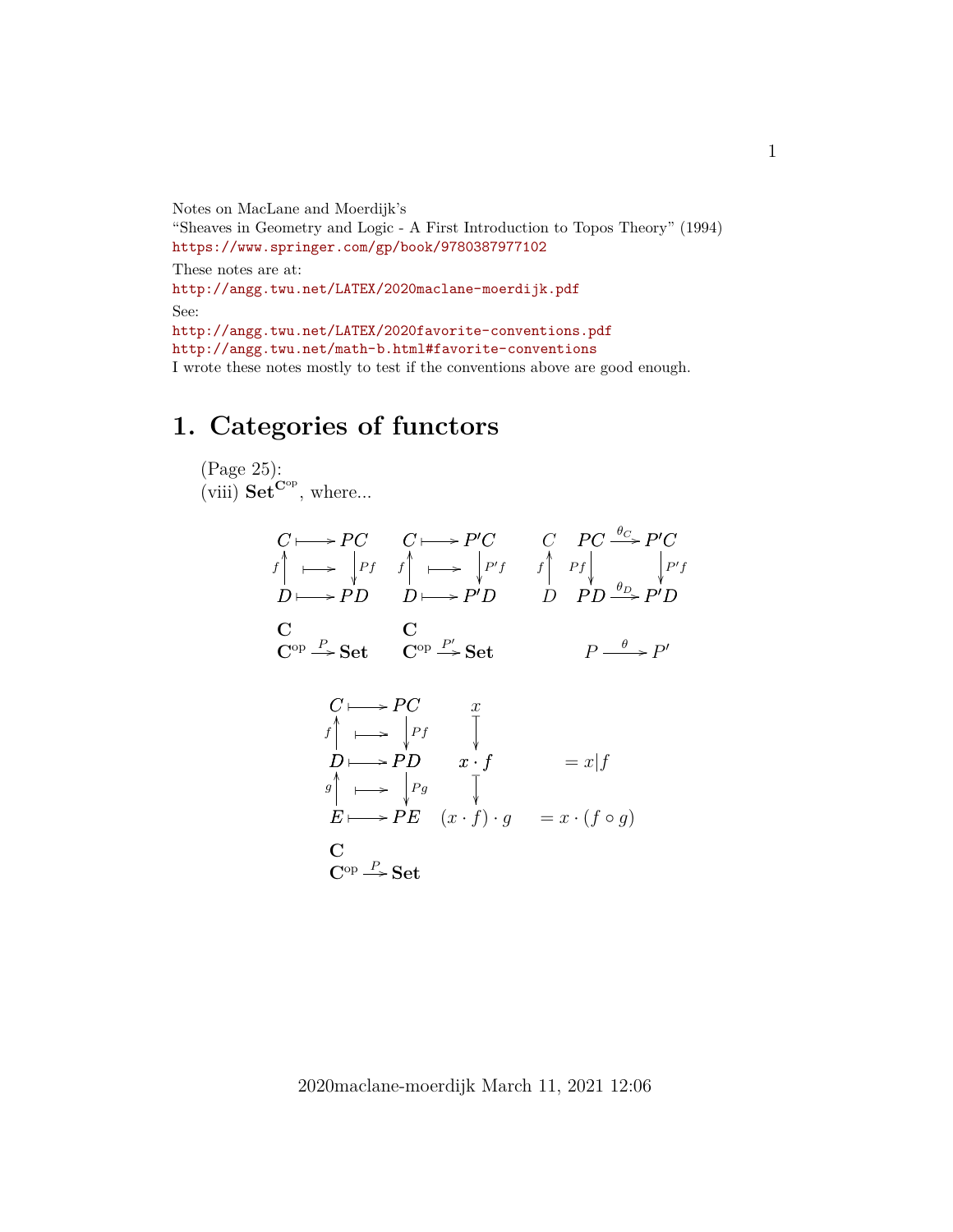(Page 26):

Each object C of C gives rise to a presheaf  $y(C)$  on C...

$$
D \mapsto \mathbf{y}(C)(D) = \text{Hom}_{\mathbf{C}}(D, C) \qquad u \qquad D \xrightarrow{u} C
$$
  
\n
$$
\alpha \qquad \qquad \downarrow \qquad \qquad \downarrow \qquad \qquad \downarrow \qquad \qquad \downarrow \qquad \qquad \downarrow \qquad \qquad \downarrow \qquad \qquad \downarrow \qquad \qquad \downarrow \qquad \qquad \downarrow \qquad \qquad \downarrow \qquad \qquad \downarrow \qquad \qquad \downarrow \qquad \qquad \downarrow \qquad \qquad \downarrow \qquad \qquad \downarrow \qquad \qquad \downarrow \qquad \qquad \downarrow \qquad \qquad \downarrow \qquad \qquad \downarrow \qquad \qquad \downarrow \qquad \qquad \downarrow \qquad \qquad \downarrow \qquad \qquad \downarrow \qquad \qquad \downarrow \qquad \qquad \downarrow \qquad \qquad \downarrow \qquad \qquad \downarrow \qquad \qquad \downarrow \qquad \qquad \downarrow \qquad \qquad \downarrow \qquad \qquad \downarrow \qquad \qquad \downarrow \qquad \qquad \downarrow \qquad \qquad \downarrow \qquad \qquad \downarrow \qquad \qquad \downarrow \qquad \qquad \downarrow \qquad \qquad \downarrow \qquad \qquad \downarrow \qquad \qquad \downarrow \qquad \qquad \downarrow \qquad \qquad \downarrow \qquad \qquad \downarrow \qquad \qquad \downarrow \qquad \qquad \downarrow \qquad \qquad \downarrow \qquad \qquad \downarrow \qquad \qquad \downarrow \qquad \qquad \downarrow \qquad \qquad \downarrow \qquad \qquad \downarrow \qquad \qquad \downarrow \qquad \qquad \downarrow \qquad \qquad \downarrow \qquad \qquad \downarrow \qquad \qquad \downarrow \qquad \qquad \downarrow \qquad \qquad \downarrow \qquad \qquad \downarrow \qquad \qquad \downarrow \qquad \qquad \downarrow \qquad \qquad \downarrow \qquad \qquad \downarrow \qquad \qquad \downarrow \qquad \qquad \downarrow \qquad \qquad \downarrow \qquad \qquad \downarrow \qquad \qquad \downarrow \qquad \qquad \downarrow \qquad \qquad \downarrow \qquad \qquad \downarrow \qquad \qquad \downarrow \qquad \qquad \downarrow \qquad \qquad \downarrow \qquad \qquad \downarrow \qquad \qquad \downarrow \qquad \qquad \downarrow \qquad \qquad \
$$

$$
C_1 \longmapsto \mathbf{y}(C_1) = \text{Hom}_{\mathbf{C}}(-, C_1) \quad \text{Hom}_{\mathbf{C}}(D, C_1) \qquad v \qquad D \stackrel{v}{\longrightarrow} C_1
$$
  
\n
$$
f \downarrow \longmapsto \qquad \qquad \downarrow (f \circ) \qquad \qquad \downarrow (f \circ)
$$
  
\n
$$
C_2 \longmapsto \mathbf{y}(C_2) = \text{Hom}_{\mathbf{C}}(-, C_2) \quad \text{Hom}_{\mathbf{C}}(D, C_2) \qquad f \circ v \qquad \qquad C_2
$$
  
\n
$$
\mathbf{C} \qquad \qquad \mathbf{C} \stackrel{\mathbf{y}}{\longrightarrow} \mathbf{Set}^{\mathbf{C}^{\mathrm{op}}}
$$

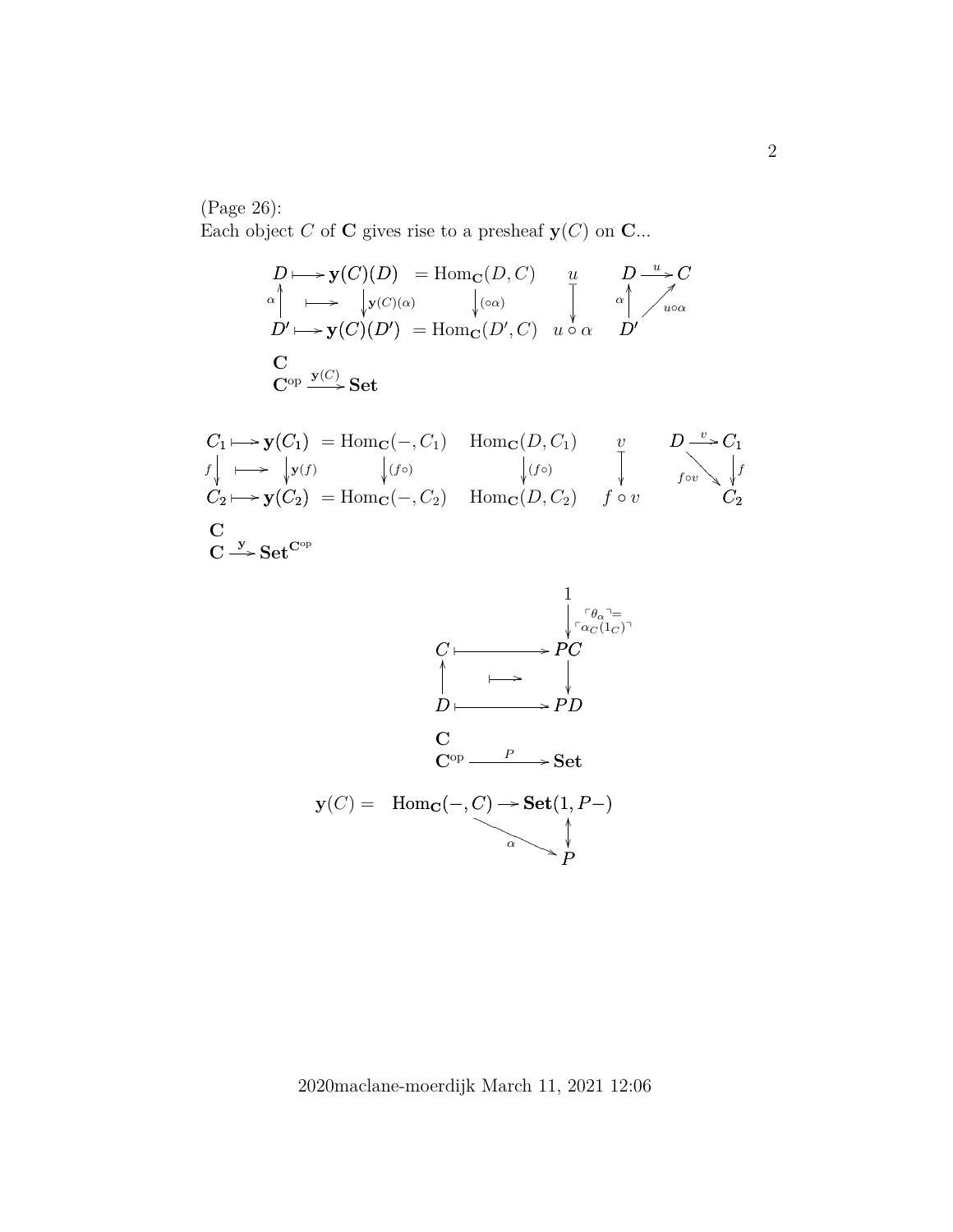(Page 37):

For an arbitrary presheaf category  $\hat{C} = \textbf{Sets}^{\text{C}^{\text{op}}}$ , if there is a subobject classifier  $\Omega$ , it must, in particular, classify the subobjects of each representable presheaf  $yC = Hom_C(-, C) : C^{op} \to \textbf{Sets}$ . Therefore,

$$
\text{Sub}_{\widehat{\mathbf{C}}}(\text{Hom}_{\mathbf{C}}(-, C)) \cong \text{Hom}_{\widehat{\mathbf{C}}}(\text{Hom}_{\mathbf{C}}(-, C), \Omega)
$$
  

$$
\cong \text{Nat}(\text{Hom}_{\mathbf{C}}(-, C), \Omega)
$$

By the Yoneda Lemma [see  $\S1(6)$  above], the set on the right is (up to isomorphism)  $\Omega(C)$ . Thus the subobject classifier  $\Omega$ , if it exists, must be the functor  $\Omega : \mathbf{C}^\mathrm{op} \to \mathbf{Sets}$  with object function

$$
\Omega(C) = \text{Sub}_{\widehat{\mathbf{C}}}(\text{Hom}_{\mathbf{C}}(-, C))
$$
  
= {S | S is a subfunctor of Hom<sub>**C**</sub>(-, C)},

and with a suitable mapping function.

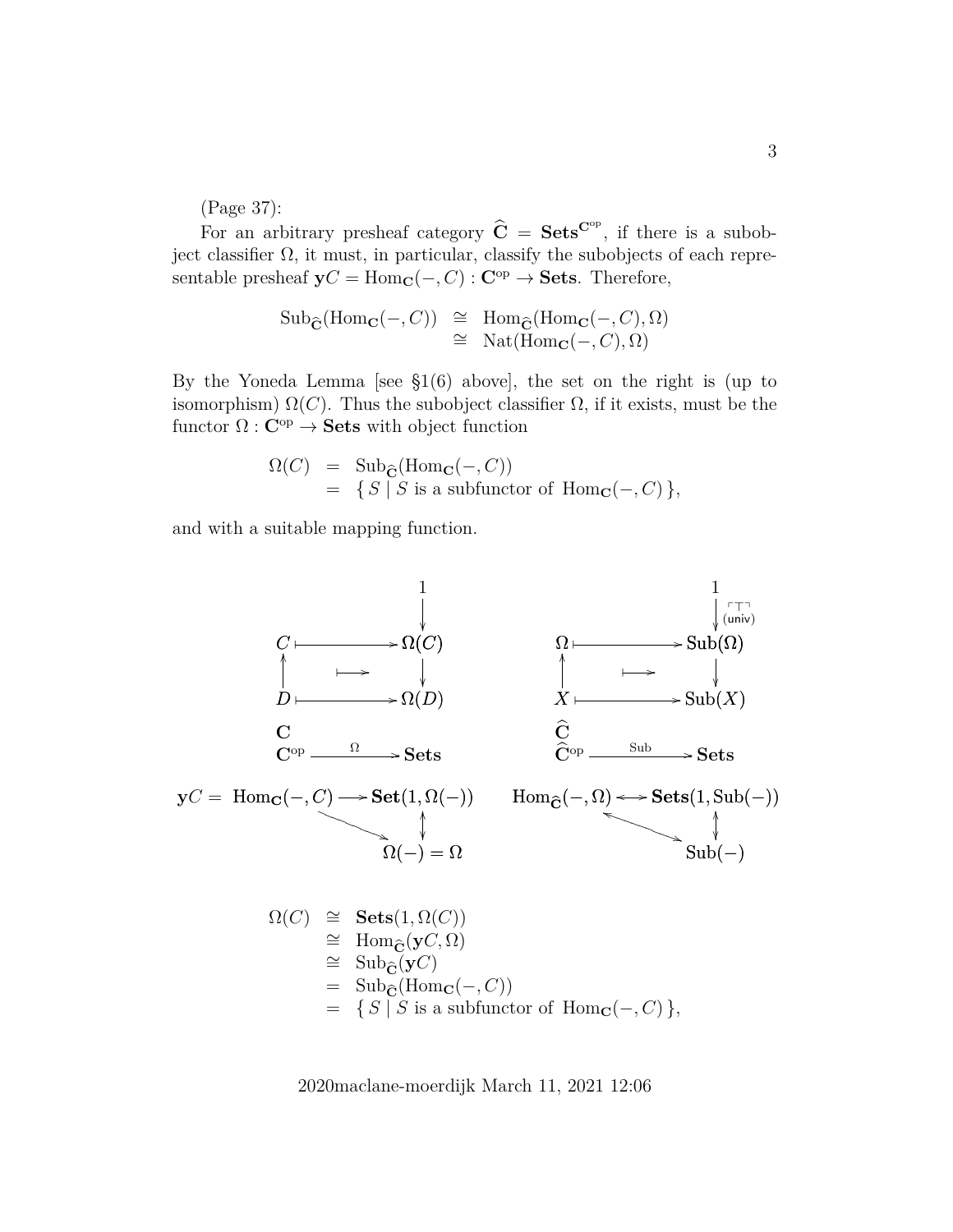(Page 41):

Given  $P$ , the index category  $J$  which serves to prove the proposition is the so-called *category of elements* of  $P$ , denoted by  $\int_{\mathbf{C}} P$  or, more briefly,  $\int P$ . Its objects are all pairs  $(C, p)$  where C is an object of **C** and p is an element  $p \in P(C)$ . Its morphisms  $(C', p) \to (C, p)$  are those morphisms  $u : C' \to C$ of C for which  $pu = p'$ ; in other words, u must take the chosen element p in  $P(C)$  "back" into p' in  $P(C')$ :

$$
(C', p) \rightarrow (C, p)
$$
 by  $u : C' \rightarrow C$  with  $pu = p'$ .

These morphisms ar composed by composing the underlying arrows  $u$  of C. This category has an evident projection functor

$$
\pi_P: \int_{\mathbf{C}} P \to \mathbf{C}, \qquad (C, p) \mapsto C.
$$
\n
$$
\downarrow \qquad \qquad \downarrow \qquad \qquad \downarrow \qquad \downarrow \qquad \downarrow \qquad \downarrow \qquad \downarrow \qquad \downarrow \qquad \downarrow \qquad \downarrow \qquad \downarrow \qquad \downarrow \qquad \downarrow \qquad \downarrow \qquad \downarrow \qquad \downarrow \qquad \downarrow \qquad \downarrow \qquad \downarrow \qquad \downarrow \qquad \downarrow \qquad \downarrow \qquad \downarrow \qquad \downarrow \qquad \downarrow \qquad \downarrow \qquad \downarrow \qquad \downarrow \qquad \downarrow \qquad \downarrow \qquad \downarrow \qquad \downarrow \qquad \downarrow \qquad \downarrow \qquad \downarrow \qquad \downarrow \qquad \downarrow \qquad \downarrow \qquad \downarrow \qquad \downarrow \qquad \downarrow \qquad \downarrow \qquad \downarrow \qquad \downarrow \qquad \downarrow \qquad \downarrow \qquad \downarrow \qquad \downarrow \qquad \downarrow \qquad \downarrow \qquad \downarrow \qquad \downarrow \qquad \downarrow \qquad \downarrow \qquad \downarrow \qquad \downarrow \qquad \downarrow \qquad \downarrow \qquad \downarrow \qquad \downarrow \qquad \downarrow \qquad \downarrow \qquad \downarrow \qquad \downarrow \qquad \downarrow \qquad \downarrow \qquad \downarrow \qquad \downarrow \qquad \downarrow \qquad \downarrow \qquad \downarrow \qquad \downarrow \qquad \downarrow \qquad \downarrow \qquad \downarrow \qquad \downarrow \qquad \downarrow \qquad \downarrow \qquad \downarrow \qquad \downarrow \qquad \downarrow \qquad \downarrow \qquad \downarrow \qquad \downarrow \qquad \downarrow \qquad \downarrow \qquad \downarrow \qquad \downarrow \qquad \downarrow \qquad \downarrow \qquad \downarrow \qquad \downarrow \qquad \downarrow \qquad \downarrow \qquad \downarrow \qquad \downarrow \qquad \downarrow \qquad \downarrow \qquad \downarrow \qquad \downarrow \qquad \downarrow \qquad \downarrow \qquad \downarrow \qquad \downarrow \qquad \downarrow \qquad \downarrow \qquad \downarrow \qquad \downarrow \qquad \downarrow \qquad \downarrow \qquad \downarrow \qquad \downarrow \qquad \downarrow \qquad \downarrow \qquad \downarrow \qquad \downarrow \qquad \downarrow \qquad \downarrow \qquad \downarrow
$$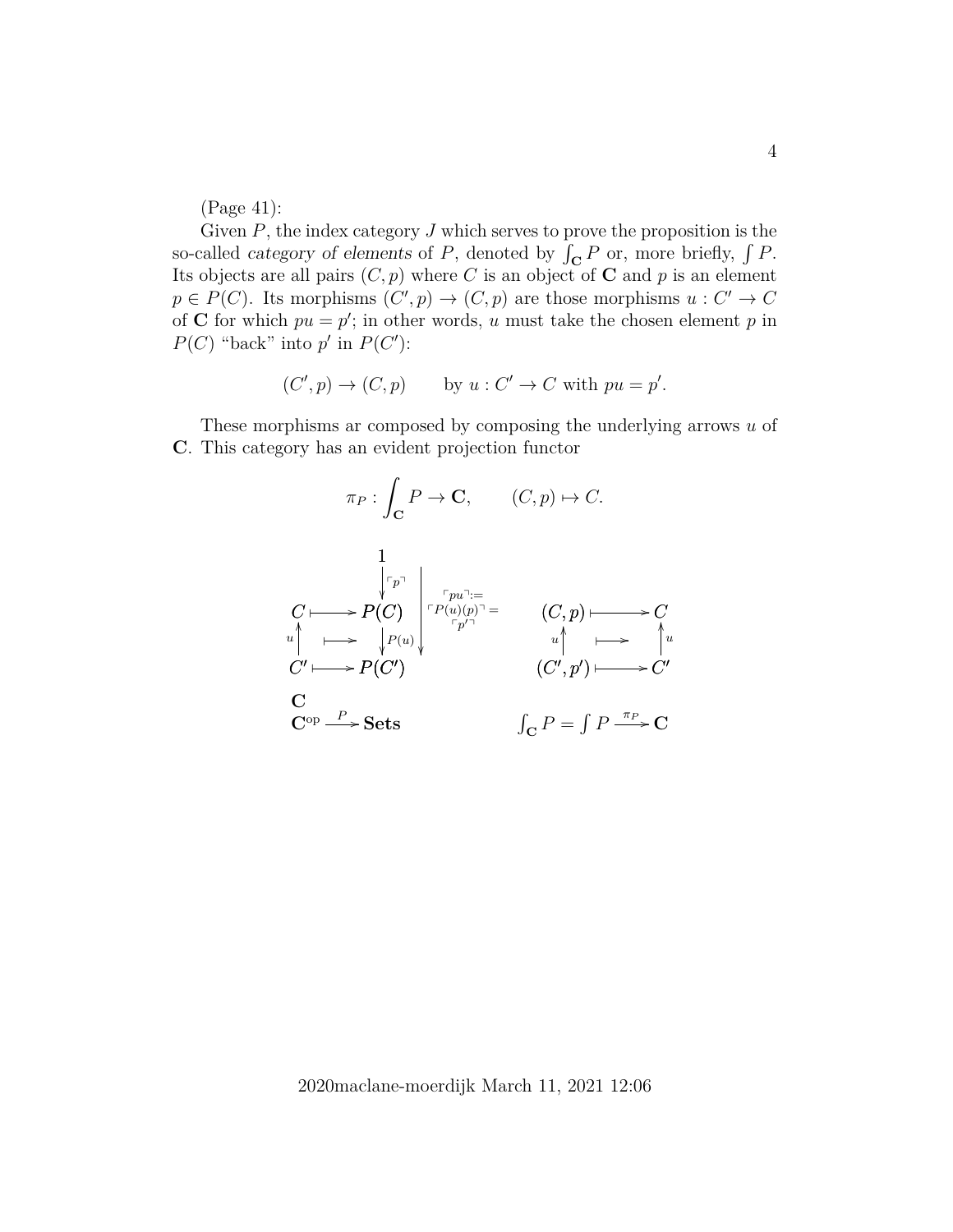(Page 41):

Colimits over the category of elements can be used to construct a pair of adjoint functors which will have many uses, as follows.

**Theorem 2.** If  $A : \mathbf{C} \to \mathcal{E}$  is a functor from a small category  $\mathbf{C}$  to a cocomplete category  $\mathcal{E}$ , the functor R from  $\mathcal{E}$  to presheaves given by

$$
R(E): C \mapsto \text{Hom}_{\mathcal{E}}(A(C), E)
$$

has a left adjoint  $L : \mathbf{Sets}^{\mathbf{C}^{\mathrm{op}}} \to \mathcal{E}$  defined for each presheaf P in  $\mathbf{Sets}^{\mathbf{C}^{\mathrm{op}}}$  as the colimit

$$
L(P) = \operatorname{Colim}(\int P \stackrel{\pi_P}{\to} \mathbf{C} \stackrel{A}{\to} \mathcal{E}).
$$

Here's how I found the type and a precise definition of  $R_1...$ 

(It's too big! How do other people do this?)

$$
C \longmapsto A(C)
$$
\n
$$
g \downarrow \longmapsto \downarrow g
$$
\n
$$
G' \longmapsto A(G')
$$
\n
$$
g \downarrow \longmapsto \uparrow g
$$
\n
$$
G' \longmapsto A(C')
$$
\n
$$
f \circ Ag
$$
\n
$$
G' \longmapsto A(C')
$$
\n
$$
f \downarrow f
$$
\n
$$
E
$$
\n
$$
G \longrightarrow E
$$
\n
$$
G \longrightarrow E
$$
\n
$$
G \longrightarrow E
$$
\n
$$
G \longrightarrow E
$$
\n
$$
G \longrightarrow E
$$
\n
$$
G \longrightarrow E
$$
\n
$$
G \longrightarrow E
$$
\n
$$
G \longrightarrow E
$$
\n
$$
G \longrightarrow E
$$
\n
$$
G \longrightarrow E
$$
\n
$$
G \longrightarrow E
$$
\n
$$
G \longrightarrow E
$$
\n
$$
G \longrightarrow E
$$
\n
$$
G \longrightarrow E
$$
\n
$$
G \longrightarrow E
$$
\n
$$
G \longrightarrow E
$$
\n
$$
G \longrightarrow E
$$
\n
$$
G \longrightarrow E
$$
\n
$$
G \longrightarrow E
$$
\n
$$
G \longrightarrow E
$$
\n
$$
G \longrightarrow E
$$
\n
$$
G \longrightarrow E
$$
\n
$$
G \longrightarrow E
$$
\n
$$
G \longrightarrow E
$$
\n
$$
G \longrightarrow E
$$
\n
$$
G \longrightarrow E
$$
\n
$$
G \longrightarrow E
$$
\n
$$
G \longrightarrow E
$$
\n
$$
G \longrightarrow E
$$
\n
$$
G \longrightarrow E
$$
\n
$$
G \longrightarrow E
$$
\n
$$
G \longrightarrow E
$$
\n
$$
G \longrightarrow E
$$
\n
$$
G \longrightarrow E
$$
\n
$$
G \longrightarrow E
$$
\n
$$
G \longrightarrow E
$$
\n
$$
G \longrightarrow E
$$
\n
$$
G \longrightarrow E
$$
\n
$$
G \longrightarrow E
$$
\n
$$
G \longrightarrow E
$$
\n
$$
G \longrightarrow E
$$
\n
$$
G \longrightarrow E
$$
\n
$$
G \longrightarrow E
$$
\n
$$
G \
$$

C C 0 g E(A(C), E) E(A(C), E<sup>0</sup> ) (h◦) / E(A(C 0 ), E) OO (◦Ag) E(A(C 0 ), E<sup>0</sup> ) OO (◦Ag) (h◦) / E E <sup>h</sup> / <sup>0</sup> f◦AG h◦f◦Ag ✤ / AG f OO ❴ h◦f OO ❴ f ✤ / C C 0 OO g R(E)(C) R(E 0 )(C) (h◦) / R(E)(C 0 ) OO (◦Ag) R(E 0 )(E 0 ) OO (◦Ag) (h◦) / R(E) R(E 0 ) Rh / E OO ❴ E 0 OO ❴ E <sup>h</sup> / OO ❴ Sets<sup>C</sup>op E OO R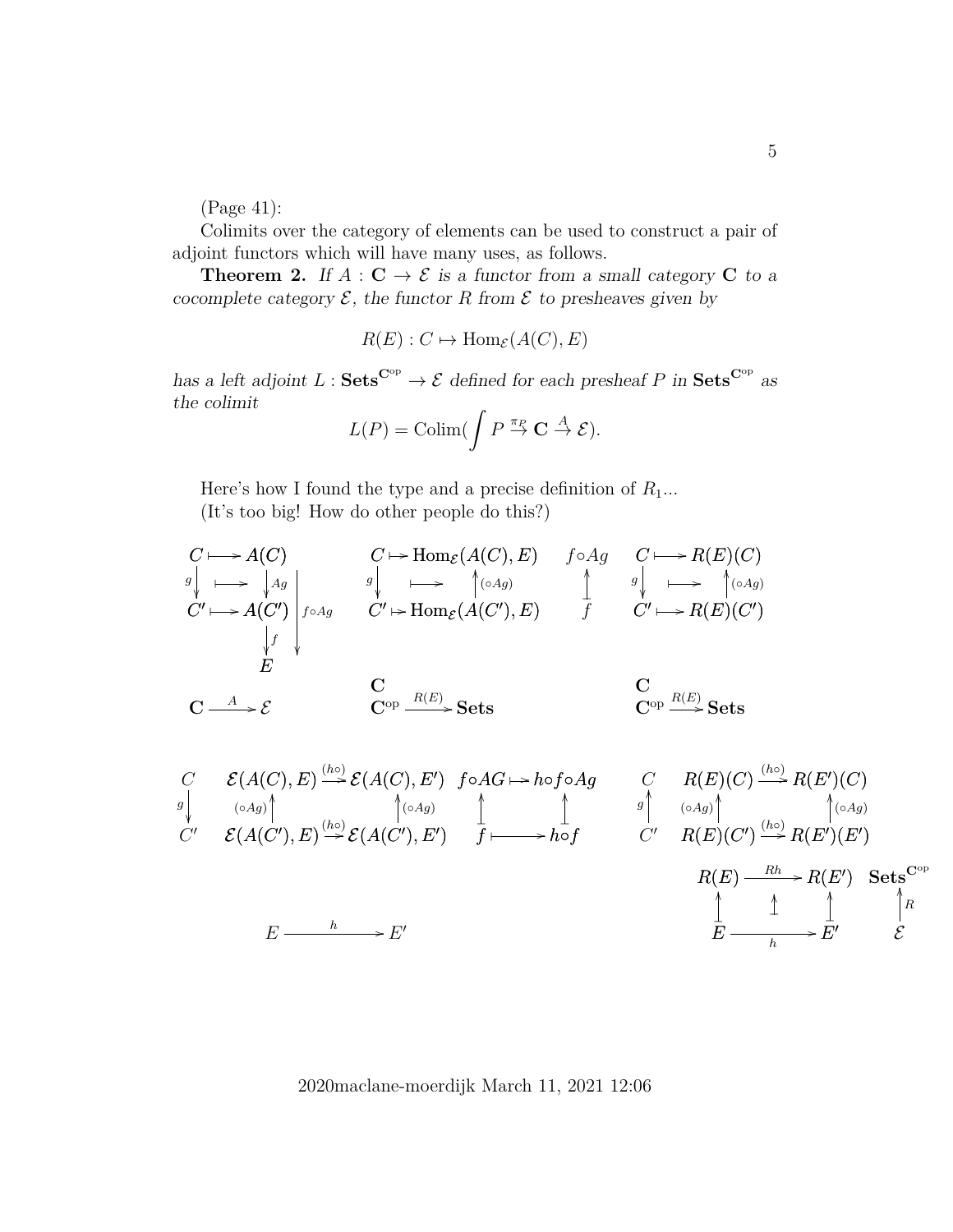[\[MM92\]](#page-18-0), (Page 37):

Given an object C in the category  $C$ , a sieve on C is a set S of arrows with codomain C such that  $f \in S$  implies  $f \circ h \in S$ .

A sieve S can be seen as a subfunctor  $S : \mathbf{C}^{op} \to \mathbf{Set}$  of  $\text{Hom}(-, C)$ :  $C^{op} \rightarrow Set$  — or, more explicitly, as a natural transformation  $\iota : S \rightarrow$ Hom( $-, C$ ) such that each  $\iota_A$  is an inclusion.

$$
B\n\begin{matrix}\nC \\
\downarrow \\
\downarrow \\
h\n\end{matrix}\n\begin{matrix}\nC \\
f \circ h \in S \\
h\n\end{matrix}\n\qquad\n\begin{matrix}\nB & S(B) \xrightarrow{\iota B} \text{Hom}(B, C) & f \longmapsto f \\
h \circ h \downarrow & \downarrow \circ h \\
A & S(A) \xrightarrow{\iota A} \text{Hom}(A, C) & f \circ h \longmapsto f \circ h \\
S(-) \xrightarrow{\iota} \text{Hom}(-, C)\n\end{matrix}
$$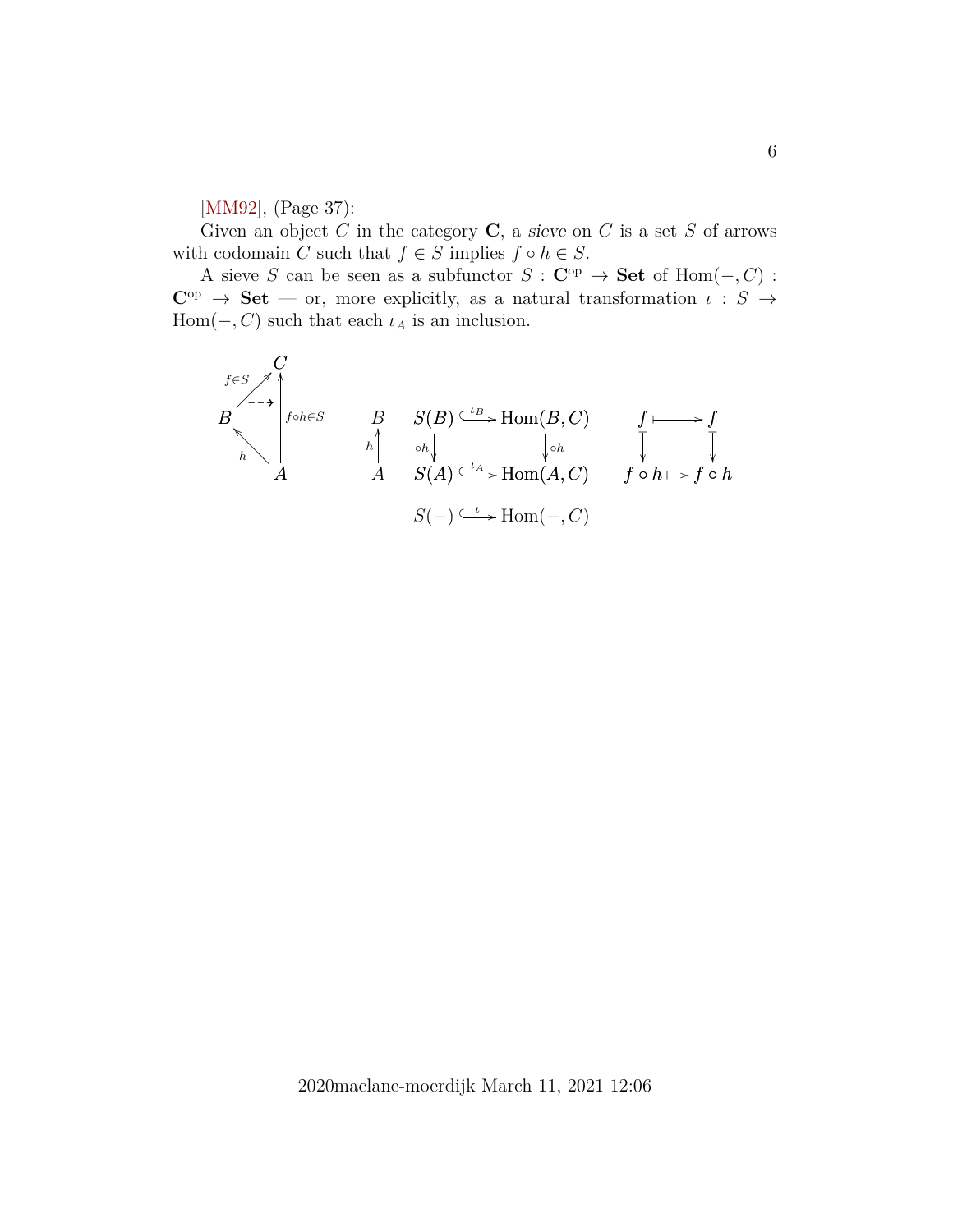(Page 70): A sieve S on an object U of  $\mathcal{O}(X)$  is a subfunctor of Hom $(-, U)$ :



#### **2. Sieves and Sheaves**

(From pages  $69-70$ ):

On any space  $X$ , each open set  $U$  determines a presheaf  $Hom(-, U)$  defined, for each open set V, by

$$
\operatorname{Hom}(V, U) = \begin{cases} 1 & \text{if } V \subset U, \\ \emptyset & \text{otherwise.} \end{cases}
$$

This presheaf is clearly a sheaf; it is the representable presheaf  $y(U) = \text{Hom}(-, U)$  on the category  $\mathcal{O}(X)$ . Recall from section I.4 that a sieve  $S$  on  $U$  in this category is defined to be a subfunctor of Hom( $-, U$ ). Replacing the sieve S by the set (call it S again) of all those  $V \subset U$  with  $SV = 1$ , we may also describe a sieve on U as a subset  $S \subset \mathcal{O}(U)$  of objects such that  $V_0 \subset V \in S$ implies  $V_0 \in S$ . Each indexed family  $\{V_i \subset U \mid i \in I\}$  of subsets of U generates (= "spans") a sieve S on U; namely, the set S consisting of all those open V with  $V \subseteq V_i$  for some *i*; in particular, each  $V_0 \subset U$  determines a principal sieve  $(V_0)$  on U, consisting of all V with  $V \subseteq V_0$ . It is not difficult to see that a sieve S on U is principal iff the subfunctor S of  $y(U)$  is a subsheaf (Exercise 1). A sieve S on U is said to be a covering sieve for U when U is the union of all the open sets  $V$  in  $S$ .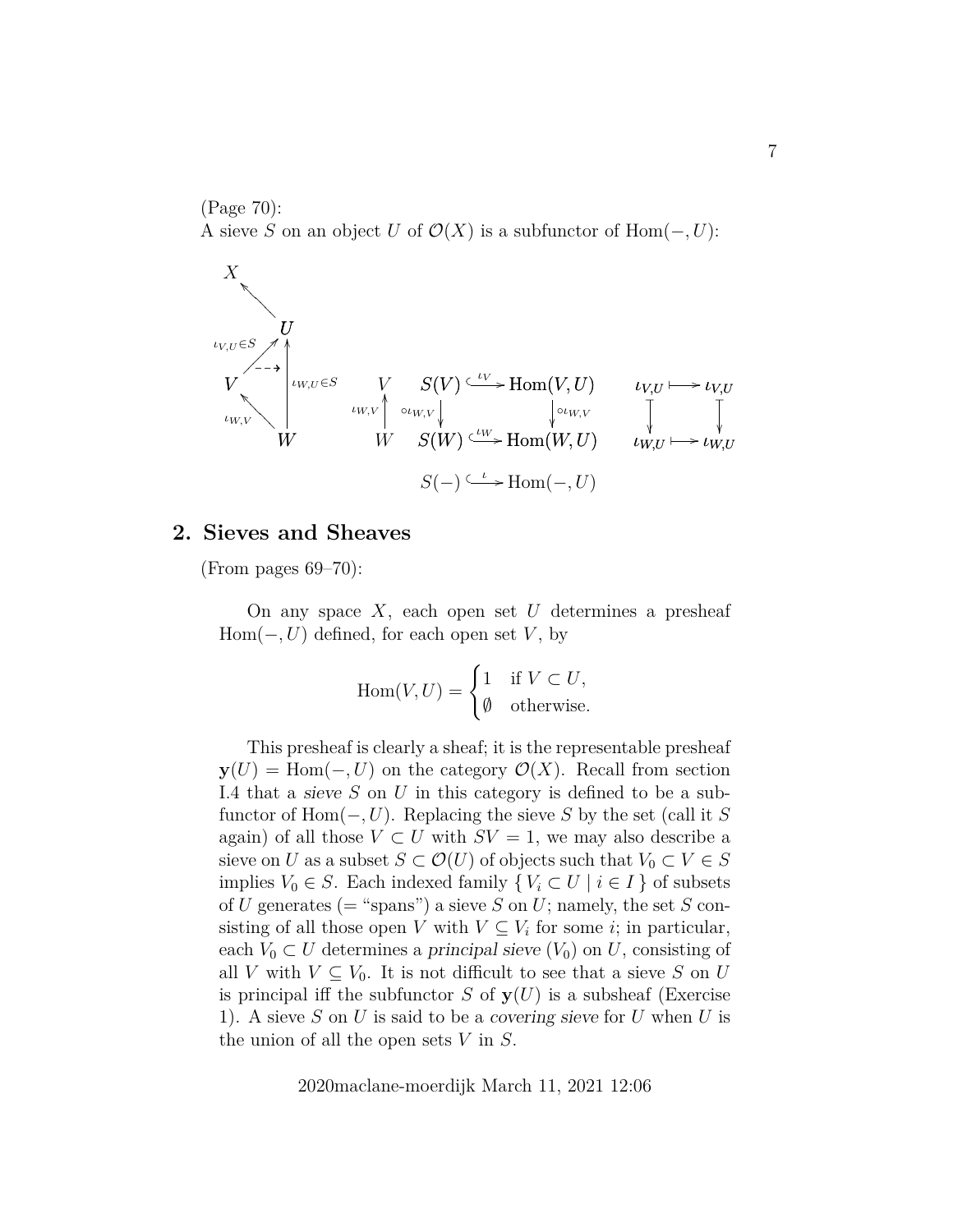Let's see how to visualize this. Definitions: if  $V \in \mathcal{O}(X)$  then  $\downarrow V = \{ W \in \mathcal{O}(X) \mid W \subseteq V \};$ if  $\mathcal{V} \subseteq \mathcal{O}(X)$  then  $\downarrow \mathcal{V} = \bigcup_{V \in \mathcal{V}} (\downarrow V)$ . Let's use this topology from [\[PH1,](#page-18-1) sections 12 and 13]:  $X = H = \begin{bmatrix} \cdot \\ \cdot \\ \cdot \end{bmatrix}$  (the "house" DAG), and

$$
\begin{array}{rcl} & & 32\\ \mathcal{O}(X) & = & \begin{array}{c} 21 & 12\\ 20 & 11 & 02\\ 10 & 01 \end{array} \\ & & 10001 \end{array}.
$$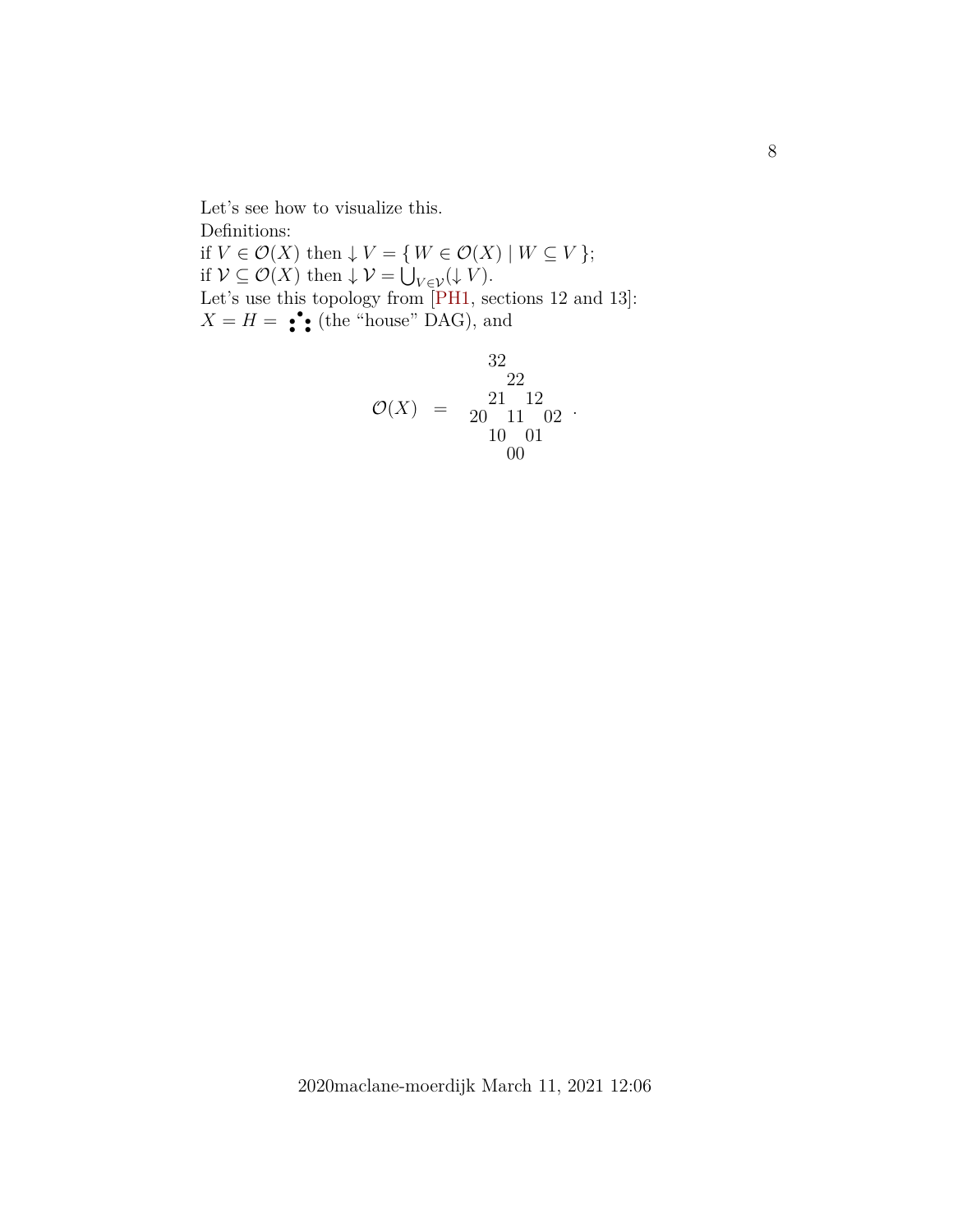Writing 0 for  $\emptyset$ ,

$$
\mathbf{y}(22) = \text{Hom}(-, 22) = \begin{bmatrix} 0 \\ 1 \\ 1 \\ 1 \end{bmatrix} \begin{bmatrix} 1 \\ 1 \\ 1 \end{bmatrix},
$$

This is also a sieve on 22:  $S =$  $\begin{smallmatrix} 0 & 0 \\ 0 & 0 \\ 1 & 1 \\ 1 & 1 \end{smallmatrix}$ 

Let 
$$
\mathcal{V} = \{ V_i \subset U \mid i \in I \} = \begin{pmatrix} 0 \\ 0 \\ 0 \\ 0 \\ 0 \end{pmatrix} = 0
$$
  
then  $\mathcal{V}$  spans  $\downarrow \mathcal{V} = \begin{pmatrix} 0 \\ 0 \\ 1 \\ 0 \\ 0 \end{pmatrix} = \begin{pmatrix} 0 \\ 0 \\ 1 \\ 0 \\ 0 \end{pmatrix}$ 

then  $V$  spans  $\downarrow \mathcal{V} =$  $\begin{smallmatrix}0&0\0&1\1&1\end{smallmatrix}$ 

Note that this  $\downarrow \mathcal{V}$  is not a principal sieve. We have  $\bigcup (\downarrow \mathcal{V}) = 21 \neq 22$ , so  $\downarrow \mathcal{V}$  is not a covering sieve on U.

.

A subset  $\mathcal{V} \subseteq \mathcal{O}(X)$  is a sieve on X if and only if  $\mathcal{V} = \mathcal{V}$ . Let's use the letters  $\mathcal{A}, \mathcal{B}, \mathcal{C}, \ldots$  to denote sieves on X. For every sieve  $A$  on  $X$  we have: A is a covering sieve on  $\bigcup \mathcal{A},$ and  $\downarrow \bigcup \mathcal{A}$  is a principal sieve (generated by  $\bigcup \mathcal{A}$ ).

The operation  $\mathcal{A} \mapsto \mathcal{A}^* := \cup \cup \mathcal{A}$  takes sieves to principal sieves. This operation obeys  $\mathcal{A} \subseteq \mathcal{A}^* = \mathcal{A}^{**}$ . Fact (true but not obvious):  $\mathcal{A}^* \cap \mathcal{B}^* = (\mathcal{A} \cap \mathcal{B})^*$ .

Now reread [\[PH1,](#page-18-1) sections 12 and 13].

Remember that  $\mathcal{O}(H) = \mathcal{O}(\bullet \bullet)$ • •<br>•<br>• • • • • • •.

In  $[DP02, p.20]$  the operation 'O' is defined in a different, but equivalent, way: if X is an ordered set then  $\mathcal{O}(X)$  is the set of the down-sets of X, ordered by inclusion.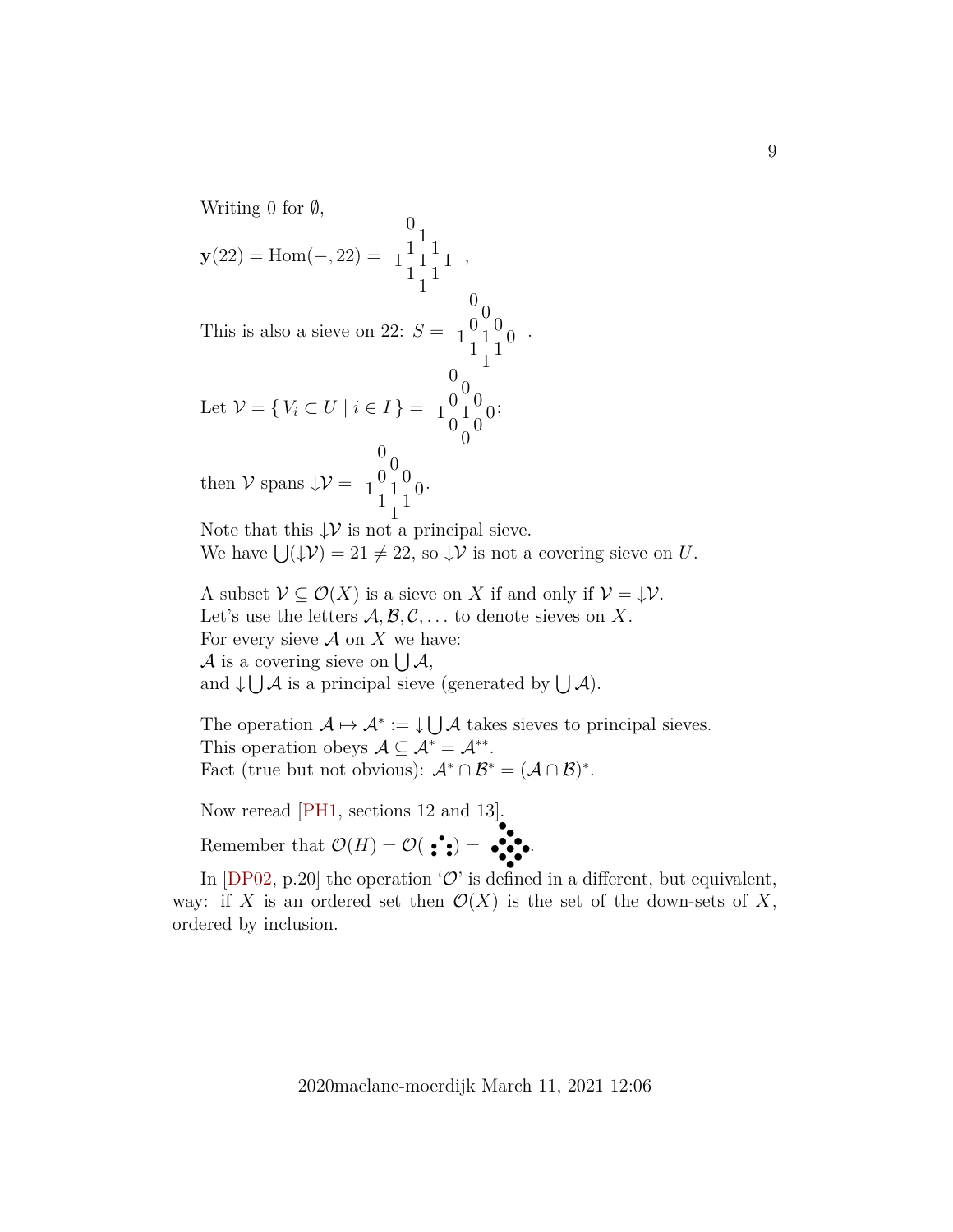With the definition in [\[DP02\]](#page-18-2) it is easy to calculate  $\mathcal{O}(\mathcal{O}(H))$  as a set of down-sets, and then interpret it as a topology. We have:



The elements of  $\mathcal{O}(\mathcal{O}(H))$  are exactly the sieves on H.

The operation  $A \rightarrow A^*$  that takes sieves on H to principal sieves is a Joperator on  $\mathcal{O}(\mathcal{O}(H))$  (see [\[PH2\]](#page-18-3)).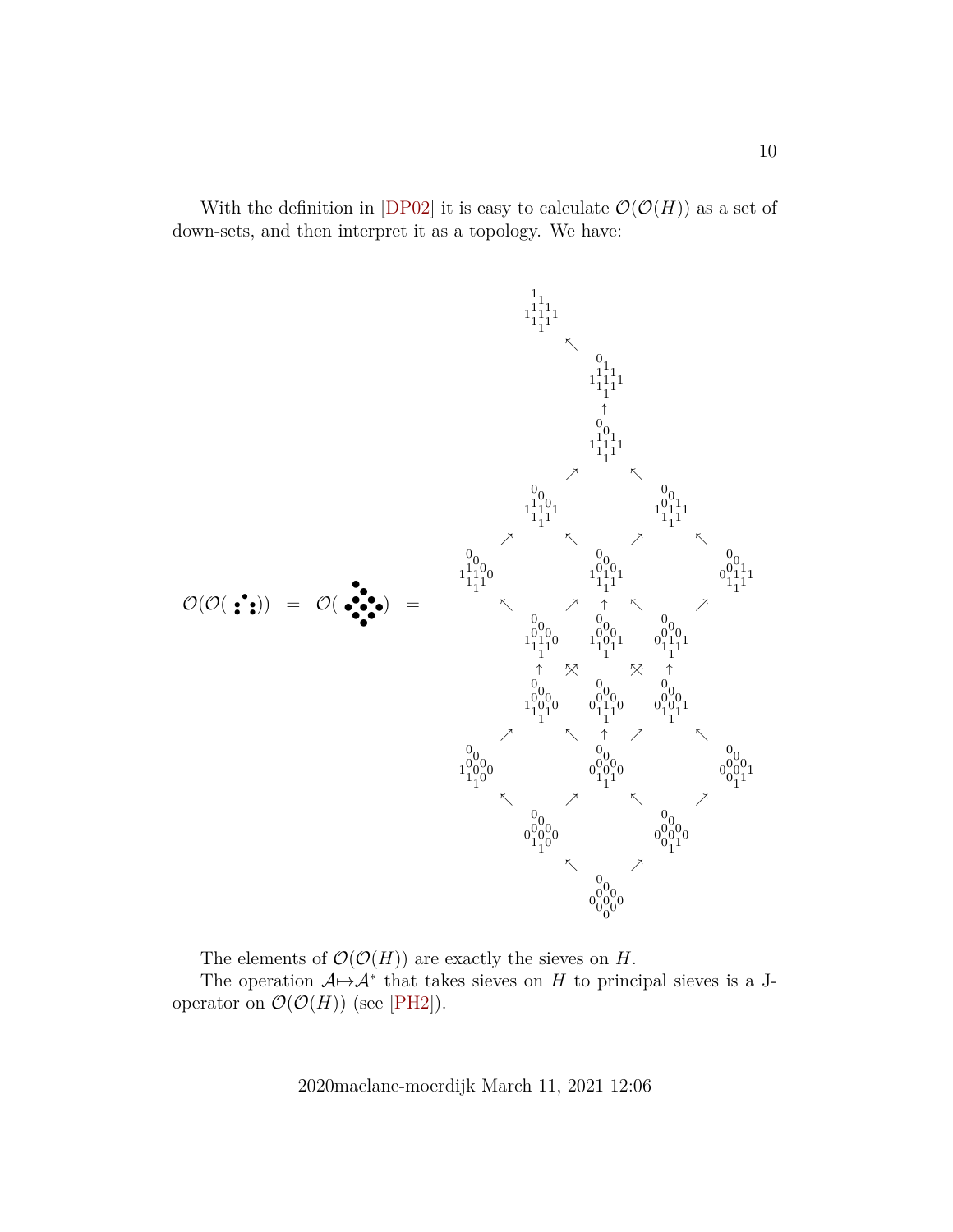

 $I:$  a set  $\mathcal{V}: I \to \mathcal{O}(X)$  $\bigcup \mathcal{V} := \bigcup_{i \in I} \mathcal{V}_i$  $g: F(\bigcup \mathcal{V})$  $h:(i:I)\to F(\mathcal{V}_i)$  $i, j: I$  $g|_{\mathcal{V}}$  :  $F_e(\mathcal{V})$  $g|_{\mathcal{V}} := \lambda i.F(\iota : \mathcal{V}_i \to \bigcup \mathcal{V})(g)$  $|h_i|_j := F(\iota : \mathcal{V}_i \cap \mathcal{V}_j \to \mathcal{V}_i)(h_i)$  $|h_j|_i := F(\iota : \mathcal{V}_j \cap \mathcal{V}_j \to \mathcal{V}_j)(h_j)$  $F_0(\mathcal{V}) := F(\bigcup \mathcal{V})$  $F_1(\mathcal{V}) := (i : I) \rightarrow F(\mathcal{V}_i)$  $F_e(\mathcal{V}) := \{ h : (i : I) \to F(\mathcal{V}_i) \mid \forall (i, j : I) . h_i |_j = h_j |_i \}$  $F_2(\mathcal{V}) := (i, j : I) \rightarrow F(\mathcal{V}_i \cap \mathcal{V}_j)$ 

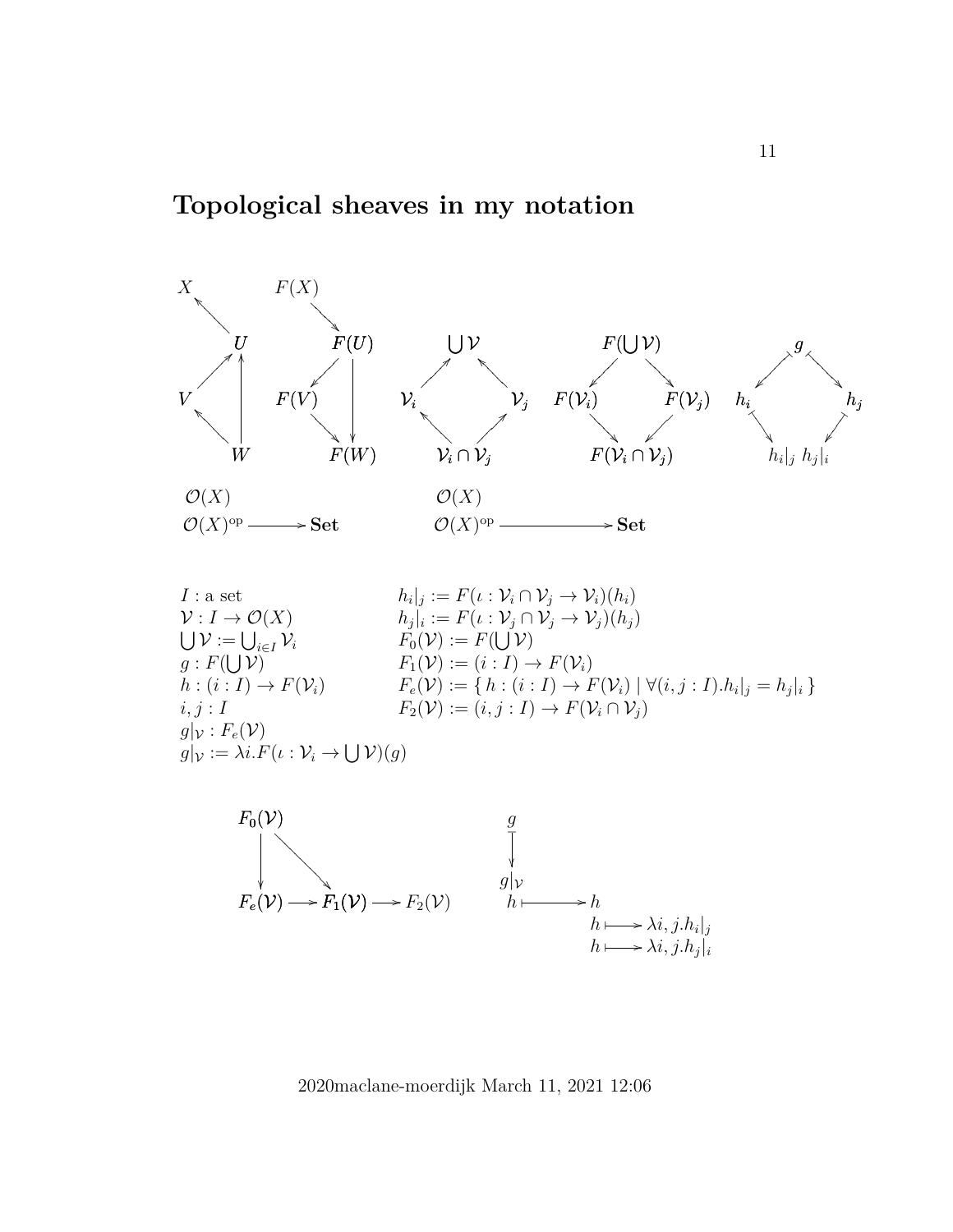**II.5. Sheaves and cross-sections** (Page 87):

ΓΛ<sup>P</sup> o P F σ F θ o / F ✤ / Sh(X) Sets<sup>O</sup>(X) o ΓΛ op / inc / <sup>=</sup> <sup>O</sup>\(X) P ΓΛ<sup>P</sup> η 

(Page 88):

6. Sheaves as Étale Spaces

ΛP P o ✤ P Y ΓY o / ✤ / Top/X Bund(X) Sets<sup>O</sup>(X) o Λ op Γ / P ΓΛP η<sup>P</sup> ΛΓY Y Y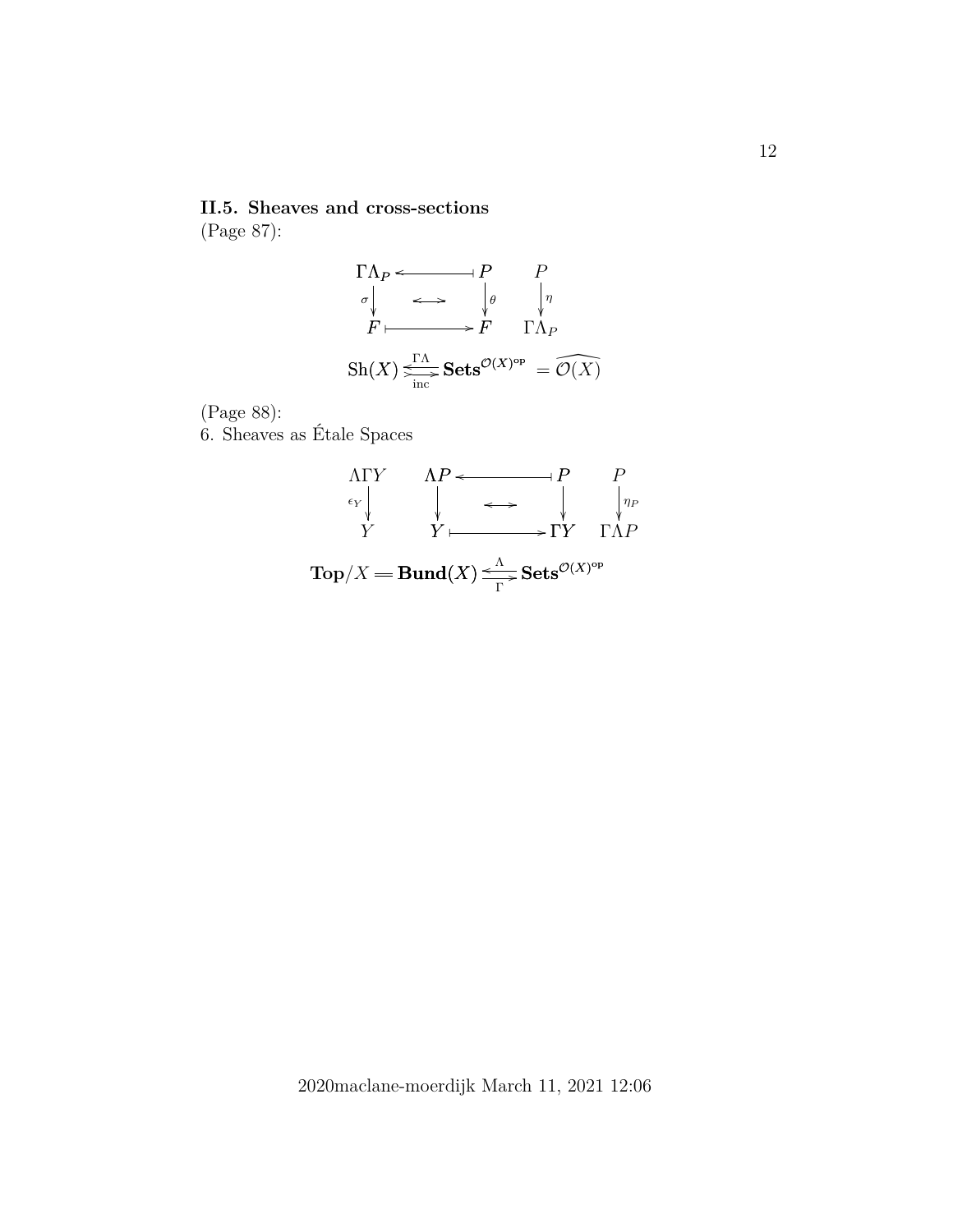### **III.4. Sheaves on a Site**

(Page 121) Definition in page 122:

$$
\begin{array}{ccc}\nC & J(C) & \mathbf{y} & \mathbf{y} & \mathbf{y} & \text{Hom}(\mathbf{y} & C, P) & g \\
\uparrow & \leftarrow & \leftarrow & \downarrow & \downarrow & \downarrow \\
\forall S & S & \text{Hom}(S, P) & g \circ i\n\end{array}
$$

Archetypal case:

U J(U) ∀U OO ∈ ↓U F <sup>∃</sup>!<sup>g</sup> / U U OO i ∀f ?⑧⑧⑧⑧⑧⑧⑧ Hom(↓ U, F) Hom(U, F) (◦i) iso g g ◦ i ❴ 

Only the ' $j$ 's:

$$
\begin{array}{ccc}\n P^* & P^* \xrightarrow{\exists ! g} F & \text{Hom}(P^*, F) & g \\
\downarrow d & \searrow d & \searrow f & \downarrow \text{iso} \\
\forall P & P & \text{Hom}(P, F) & g \circ d\n\end{array}
$$

All dense truth values:

$$
\forall Q \qquad Q \xrightarrow{\exists!g} F \qquad \text{Hom}(Q, F) \qquad g
$$
  
dense\n
$$
\forall P \qquad P \qquad \qquad \downarrow \text{iso} \qquad \qquad \downarrow
$$
  

$$
\forall P \qquad P \qquad \qquad \text{Hom}(P, F) \qquad g \circ d
$$

All dense maps (see Bell p.174):

$$
\forall B \qquad B \xrightarrow{ \exists ! g \atop d \text{ dense} } F \qquad \text{Hom}(B, F) \qquad g \atop \forall A \qquad A \qquad \qquad \downarrow \text{ (od)} \qquad \qquad \downarrow \text{ iso} \qquad \qquad \downarrow \text{ so} \qquad \qquad \downarrow
$$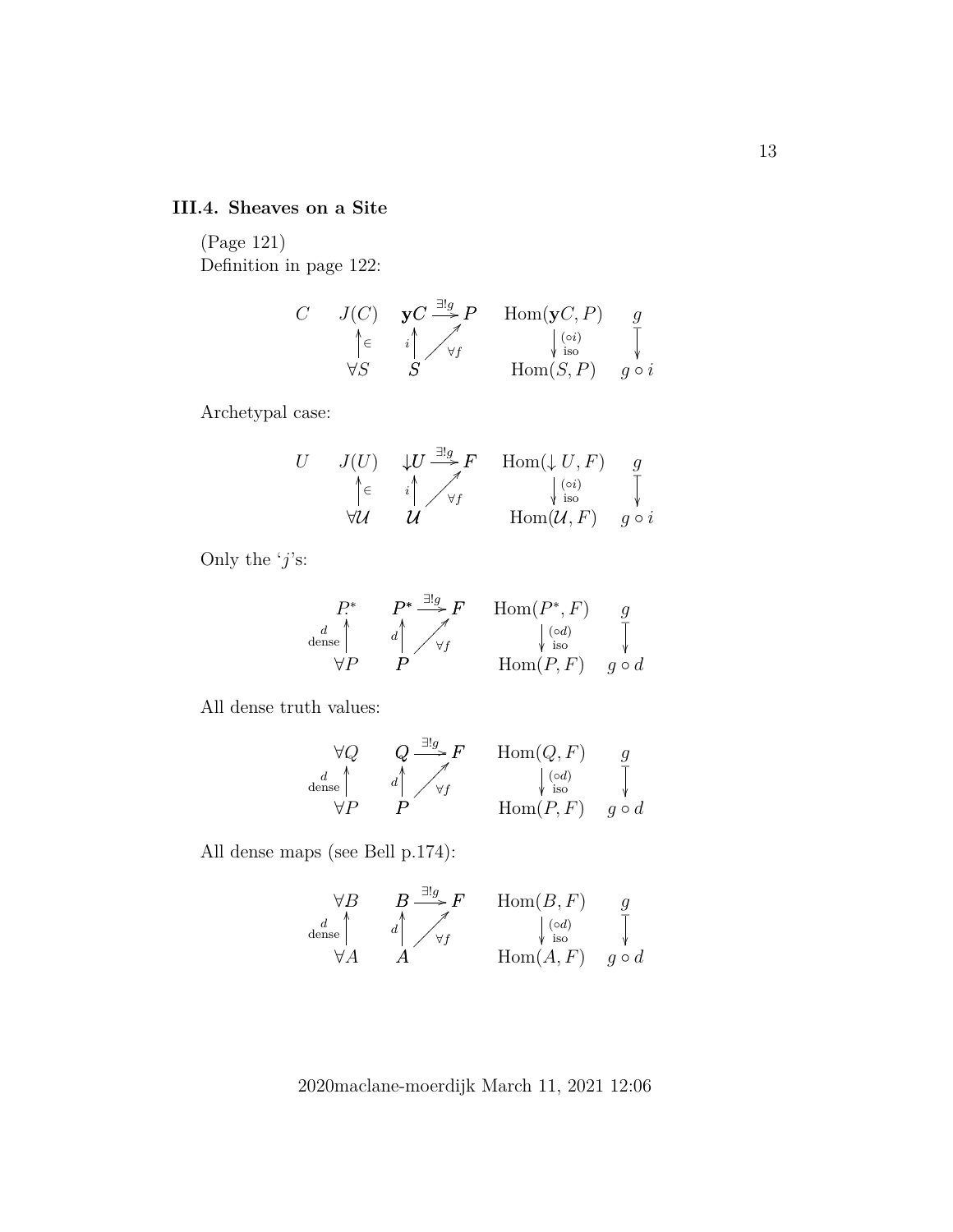### **III.5. The associated sheaf functor**

(Page 128):

aP P o ✤ P F ? F ? o / F ✤ / Sh(C, J) Sets o <sup>a</sup> <sup>C</sup>op / i / (P +) <sup>+</sup> = <sup>=</sup> <sup>O</sup>\(X) P iaP η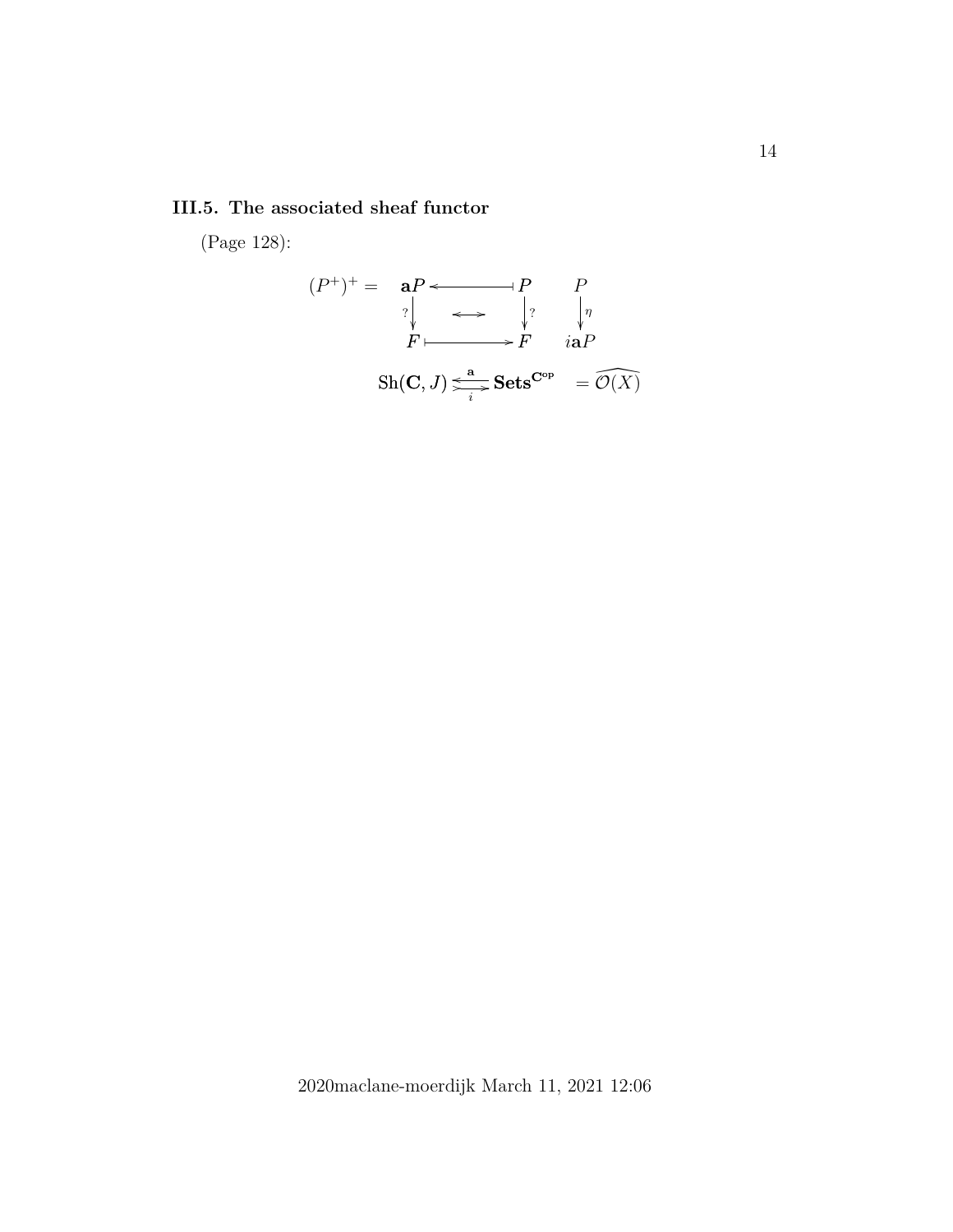## **V.4 Lawvere-Tierney Subsumes Grothendieck**

## **IX. Localic Topoi**

(Page 471) Lemma IX.1.1:

$$
\Phi(V) \leftarrow V
$$
\n
$$
\downarrow \leftrightarrow \downarrow
$$
\n
$$
U \longmapsto \Psi(U) = \bigvee \{ V \in B \mid \Phi(V) \le U \}
$$
\n
$$
A \xrightarrow{\Phi} B
$$
\n
$$
f^{-1}(V) \leftarrow V
$$
\n
$$
\downarrow \leftrightarrow \downarrow
$$
\n
$$
U \longmapsto f_*(U) = \bigcup \{ V \in \mathcal{O}(T) \mid f^{-1}V \subseteq U \}
$$
\n
$$
\mathcal{O}(S) \xrightarrow{f^{-1}}_{f_*} \mathcal{O}(T)
$$
\n
$$
S \xrightarrow{f} T
$$

(Page 472):

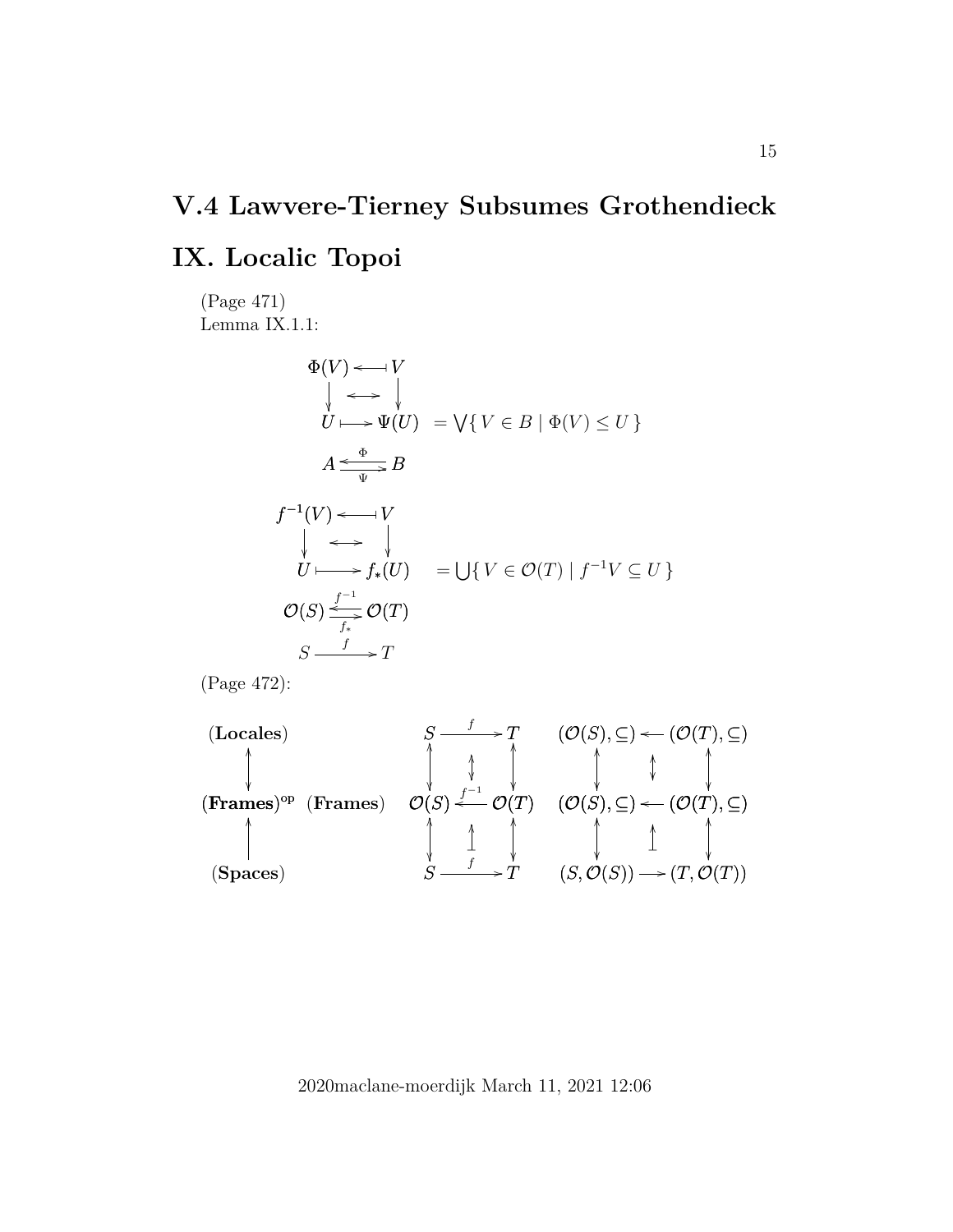(Page 474): Lemma 1, archetypal case:

$$
\{ * \in 1 \mid p(*) \notin U \} = p^{-1}U \longleftarrow U
$$
\n(\text{Frames})

\n
$$
\{ \emptyset, \{ * \} \} = \{ 0, 1 \} \stackrel{p^{-1}}{\longleftarrow} \mathcal{O}(X)
$$
\n
$$
\langle \text{Spaces} \rangle^{\text{op}} \quad (\text{Spaces}) \qquad \{ * \} = 1 \stackrel{p}{\longrightarrow} X
$$

For each  $p: 1 \to X$  we define K and P as:

$$
\begin{array}{rcl}\n\mathcal{O}(X) & \supseteq & K & := & \text{Ker } p^{-1} \\
 & = & \{ U \in \mathcal{O}(X) \mid p^{-1}U = 0 \} \\
 & = & \{ U \in \mathcal{O}(X) \mid p^{-1}U = \emptyset \} \\
 & = & \{ U \in \mathcal{O}(X) \mid * \notin p^{-1}U \} \\
 & = & \{ U \in \mathcal{O}(X) \mid p(*) \notin U \} \\
 & = & \{ U \in \mathcal{O}(X) \mid p(*) \notin U \} \\
 & = & \bigcup \{ U \in \mathcal{O}(X) \mid p(*) \notin U \} \\
 & = & \inf (X - \{p(*)\})\n\end{array}
$$

This K is a kernel on  $\mathcal{O}(X)$ . The definition is: a kernel on  $\mathcal{O}(X)$  is a subset  $K \subseteq \mathcal{O}(X)$  that is closed downwards, closed by taking arbitrary unions, and it obeys  $1 \notin K$  and, for all  $U, V \in \mathcal{O}(X)$ :

 $U \wedge V \in K$  implies  $U \in K$  or  $V \in K$ .

This P is a proper prime element of  $\mathcal{O}(X)$ . The definition is: a  $P \in \mathcal{O}(X)$ is a proper prime element iff  $1 \neq P$ , and, for all  $U, V \in \mathcal{O}(X)$ :

$$
U \cap V \subseteq P
$$
 implies  $U \subseteq P$  or  $V \subseteq P$ .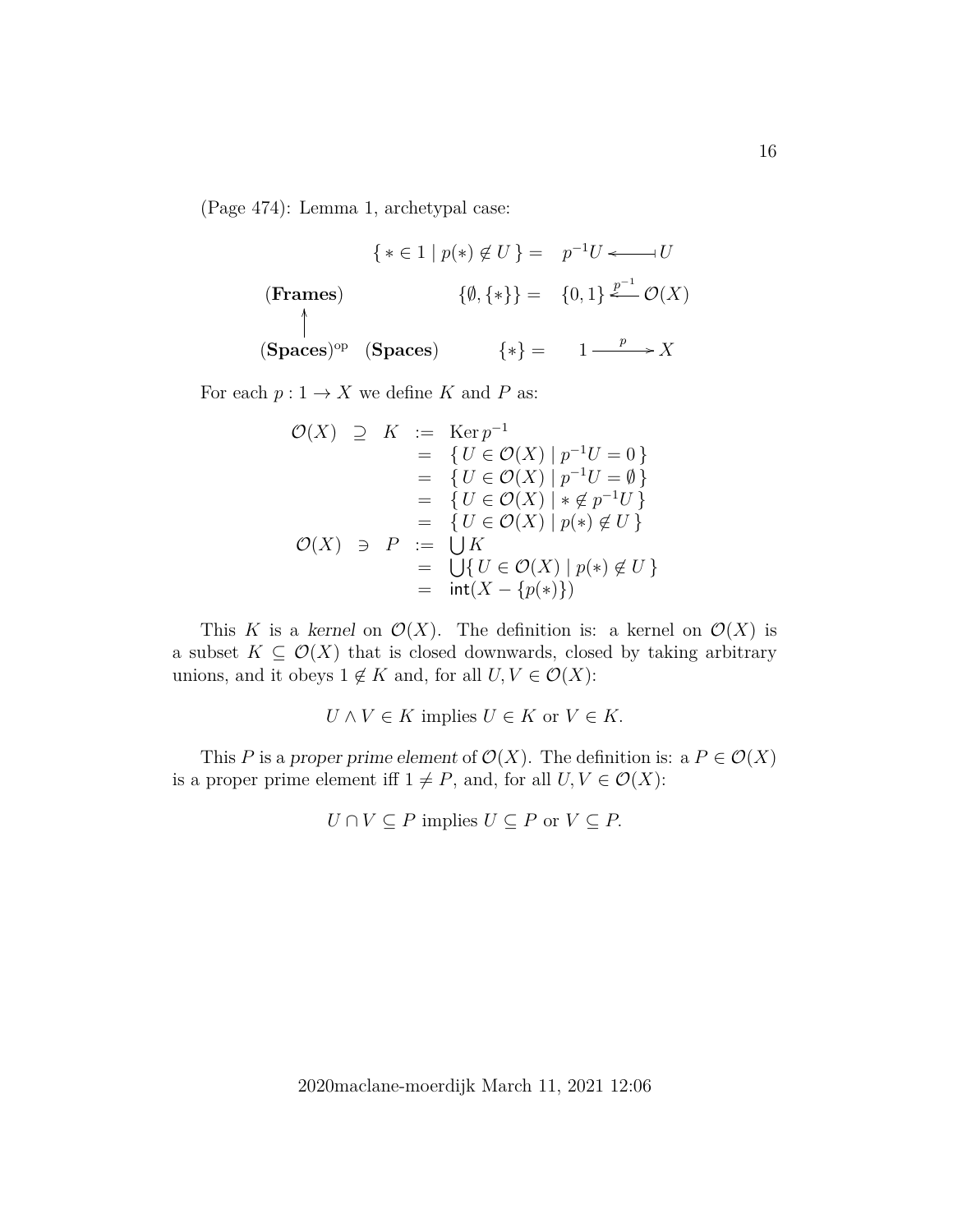(Page 473):

There is an obvious functor Loc from spaces to locales:



(Page 475):

IX.3: Spaces from locales

On locales that come from a topological spaces we define the functor pt : (Locales)  $\rightarrow$  (Spaces) as this. The functor takes each locale  $X \equiv$  $(\mathcal{O}(X), \subseteq)$  to a topological space  $pt(X) \equiv (pt(X), \mathcal{O}(pt(X)),$  where:

$$
\begin{array}{rcl}\n\text{pt}(X) & := & \{ p \mid p : 1 \to X \} \\
\text{for } U \in \mathcal{O}(X), & \text{pt}(U) & := & \{ p : 1 \to X \mid p(*) \in U \} \\
& = & \{ p : 1 \to X \mid * \in p^{-1}(U) \} \\
& = & \{ p : 1 \to X \mid p^{-1}U = 1 \} \\
& \mathcal{O}(\text{pt}(X)) & := & \{ \text{pt}(U) \mid U \in \mathcal{O}(X) \}\n\end{array}
$$

On locales  $X \equiv (X, \leq)$  we define the functor pt : (Locales)  $\rightarrow$  (Spaces) as this generalization of the idea above:

$$
\begin{array}{rcl}\n\text{pt}(X) & := & \{ p \mid p : 1 \to X \} \\
\text{for } U \in X, \quad \text{pt}(U) & := & \{ p : 1 \to X \mid p^{-1}U = 1 \} \\
\mathcal{O}(\text{pt}(X)) & := & \{ \text{pt}(U) \mid U \in X \} \n\end{array}
$$

We draw that functor as:

$$
X \longmapsto \text{pt}(X) \quad (X, \leq) \longmapsto (\text{pt}(X), \mathcal{O}(\text{pt}(X)) \quad p
$$
\n
$$
f \downarrow \longmapsto \qquad \qquad \downarrow \text{pt}(f) \quad \qquad \uparrow \qquad \qquad \downarrow \qquad \qquad \downarrow \qquad \qquad \downarrow
$$
\n
$$
Y \longmapsto \text{pt}(Y) \quad (Y, \leq) \longmapsto (\text{pt}(Y), \mathcal{O}(\text{pt}(Y)) \quad f \circ p
$$
\n(Locales)  $\xrightarrow{\text{pt}} (\text{Spaces})$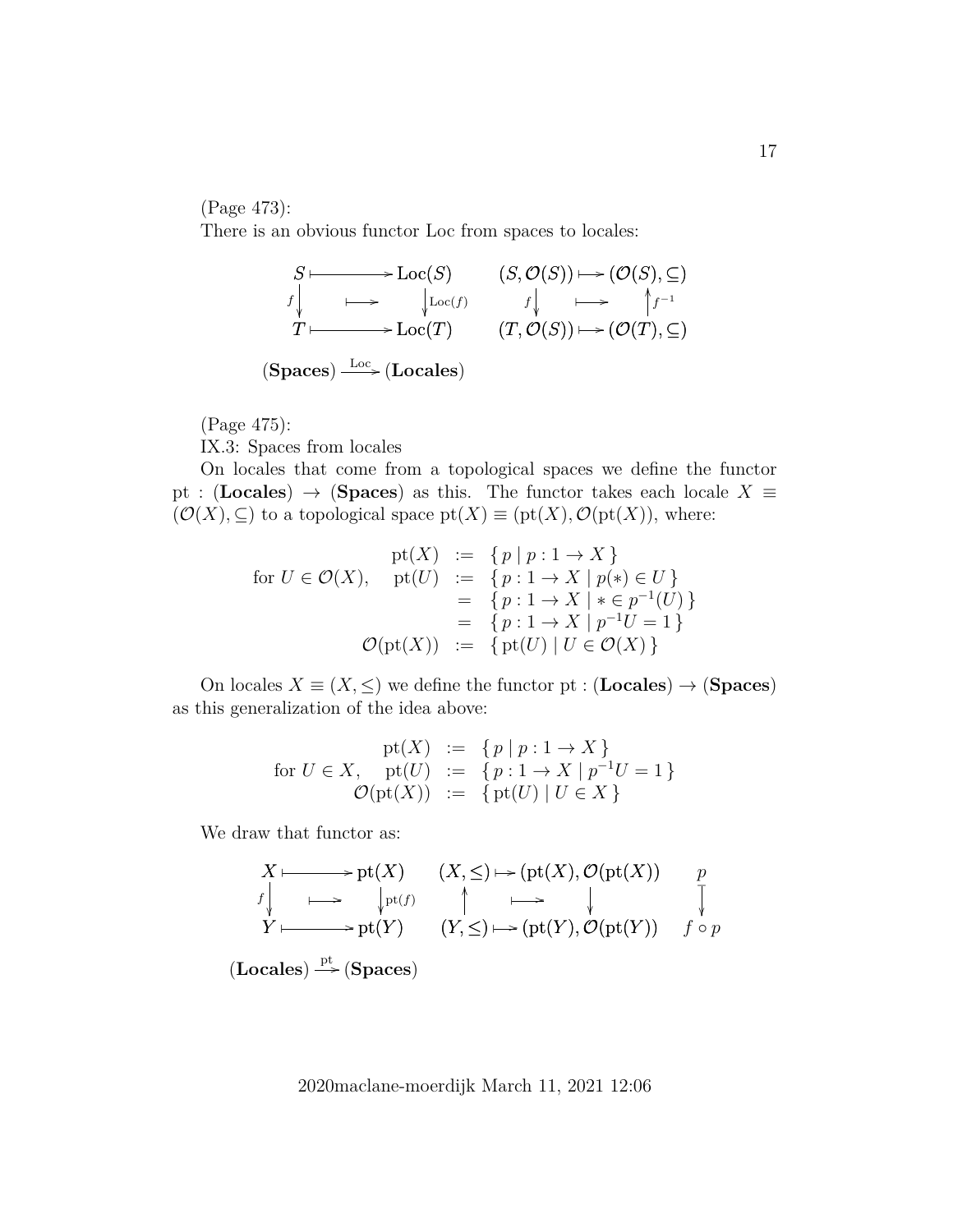(Page 476):

Theorem 1: The functor pt :  $(Locales) \rightarrow (Spaces)$  is right adjoint to the functor  $Loc:({\textbf Spaces}) \rightarrow {\textbf (Locales)}.$ 

$$
\begin{array}{ccc}\n\text{Loc}(S) & \longrightarrow & S & (\mathcal{O}(S), \subseteq) \longrightarrow & (S, \mathcal{O}(S)) \\
\downarrow & \longrightarrow & \downarrow g & f^{-1} \uparrow & \longrightarrow & \downarrow g \\
X \longmapsto & \text{pt}(X) & (X, \leq) \longmapsto (\text{pt}(X), \mathcal{O}(\text{pt}(X)) \\
(\text{Locales}) \stackrel{\text{Loc}}{\longrightarrow} & (\text{Spaces}) & \\
\uparrow & \text{pt}(X) & \text{Graces} & \text{str}(X)\n\end{array}
$$

Proof:

$$
f^{-1} \quad := \quad
$$

#### **IX.5. Localic topoi**

(Page 487):

(Page 488):

Theorem 1: For a Grothendieck topos the following are equivalent:

(i)  $\mathcal E$  is localic,

(ii) there exists a site for  $\mathcal E$  with a poset as underlying category,

(iii)  $\mathcal E$  is generated by the subobjects of its terminal object 1.

Proof. Since a frame is a poset, (i) trivially implies (ii).

(ii)  $\Rightarrow$  (iii) Suppose that  $\mathcal{E} = \text{Sh}(\mathbf{P}, J)$ , where J is a Grothendieck topology on a poset P, and write  $ay : P \to \mathcal{E}$  for the process of sheafification a followed by the Yoneda embedding. Now for each  $p \in \mathbf{P}$  the map is necessarily monic in presheaves, while sheafification a is left exact, hence preserves monics. Thus every map  $\mathbf{a}y(p) \to 1$  is monic, hence gives a subobject of 1. But III.6(17) showed that the images of the **ay** generate the topos  $\mathcal{E}$ .